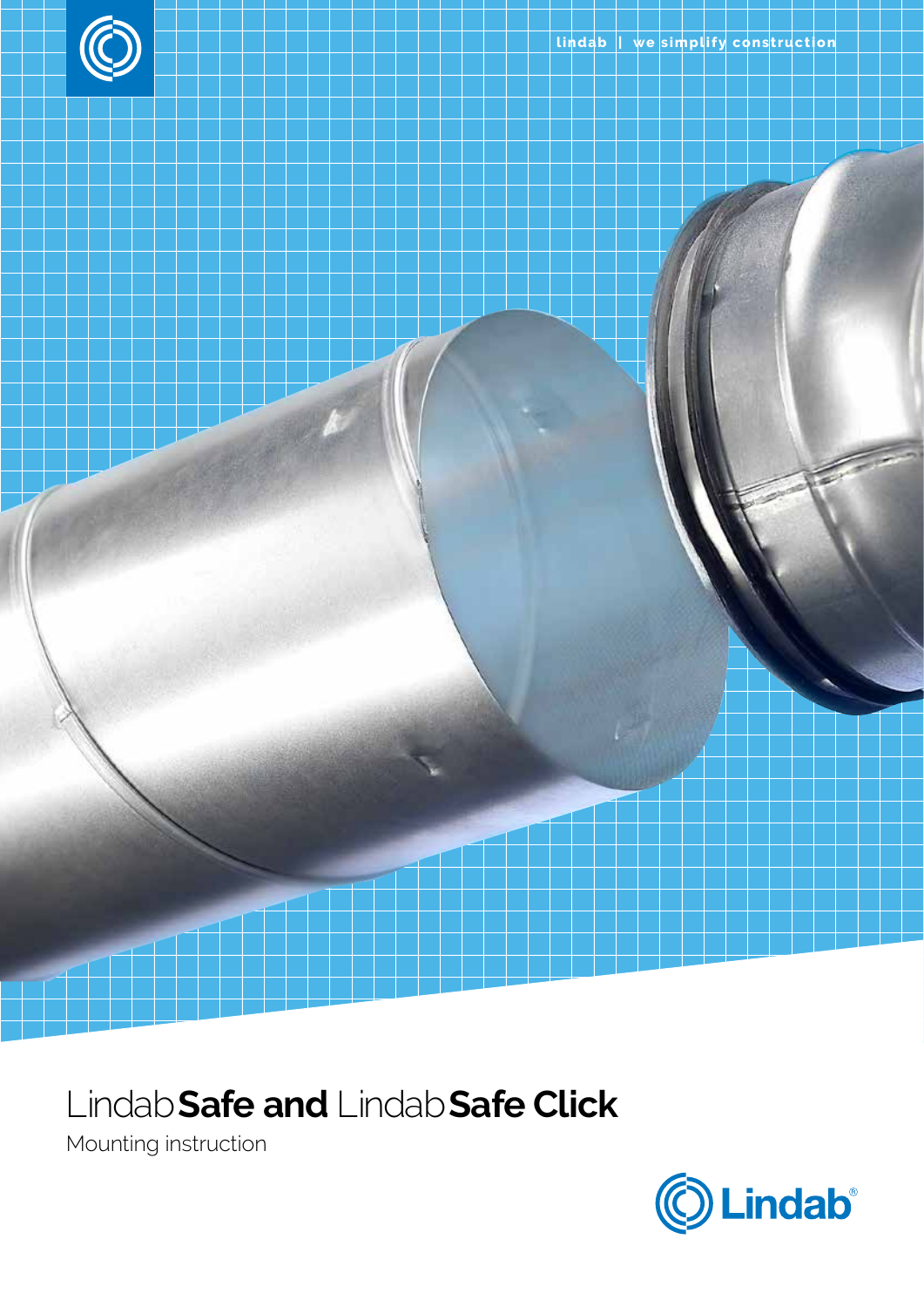# Certified ducts and fittings

### **Eurovent certification**

Lindab's circular duct system with rubber gasket connections Lindab Safe and Lindab Safe Click is certified to strength and leakage in tightness class D according to the Eurovent Certified Performance program for circular metallic ducts systems (DUCT-MC 17.11.002).



Lindab products that are Eurovent certified have the Eurovent logotype in the footer of the technical documentation.

Note: Most Lindab Safe and Lindab Safe Click and the most commonly used product in a ventilation system are essentially better than class D, however some products are according to EN 15727 not class D as a single product. These products are stated in the documentation as Class C and can be used in D class systems to a limited extension.

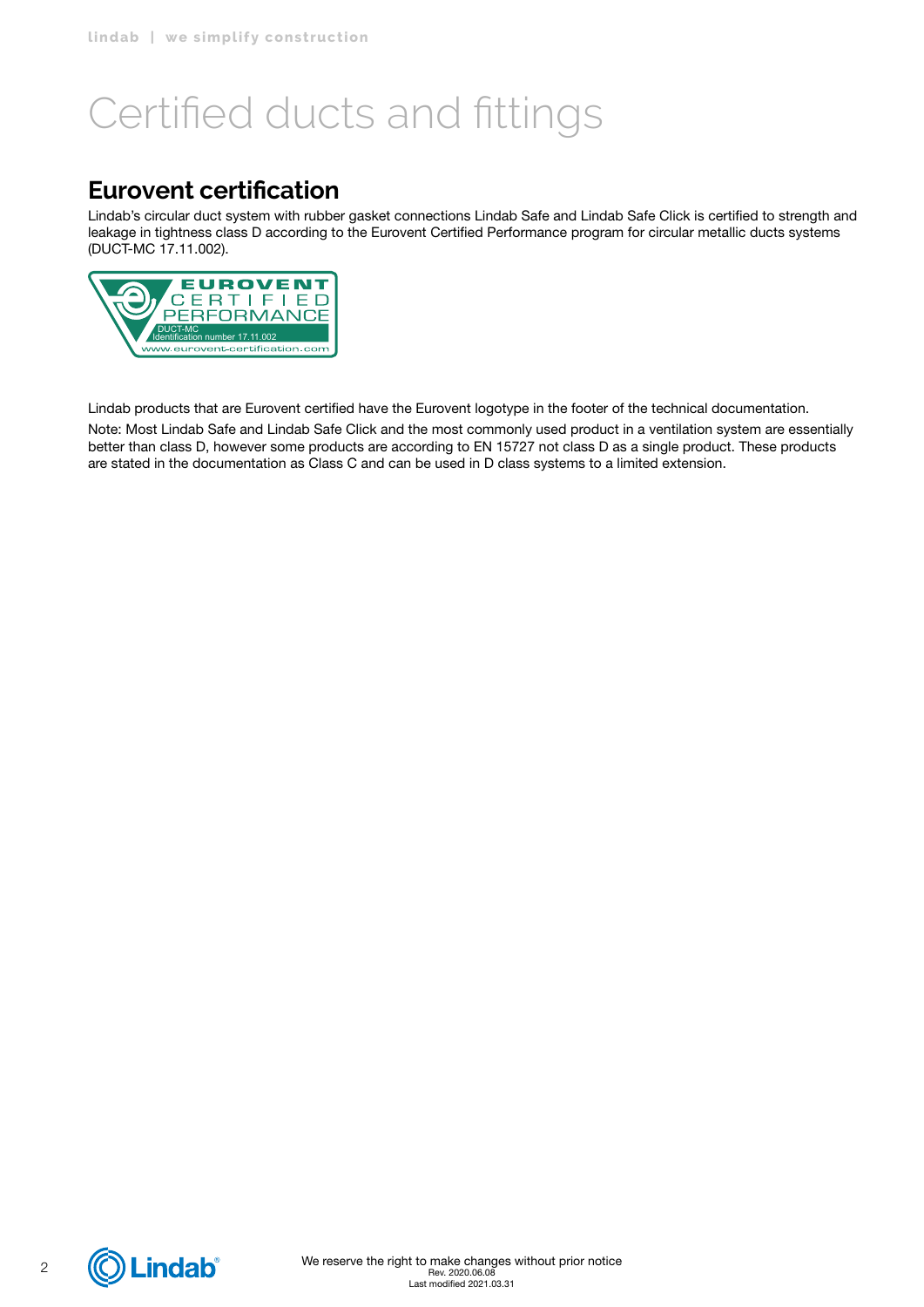### **Joining systems (general characteristics)**

| Lindab Safe                               | <b>Lindab Safe Click</b>                                                                                  |
|-------------------------------------------|-----------------------------------------------------------------------------------------------------------|
| Is joined with screws or blind<br>rivets. | Is joined with snapping heels, below called<br>notches. Is based on Lindab Safe.                          |
| Spans all dimensions.                     | Spans only a restricted number of dimensions. See table 2. For the other dimen-<br>sions use Lindab Safe. |
|                                           | Lindab Safe Click can be complementary joined with screws or blind rivets.                                |
|                                           | This may be done in order to:                                                                             |
|                                           | achieve a stronger joint                                                                                  |
|                                           | prevent a joint from twisting                                                                             |
|                                           | join a Click product with a non-Click product<br>$\bullet$                                                |
|                                           | join a Click product with a non-Click product to create an openable joint.                                |

### **Preparations for assembly**

- Check that ducts and fittings to be used in the system are labelled as shown above.
- Store ducts and fittings in a well-ordered and weatherproof storage area to minimize the risk of damage. Do not use ducts or fittings that have been damaged in such a way that they jeopardise the air tightness or structural strength of the system.

| Lindab Safe                                                                                                                                                                                                                      |   | Lindab Safe Click                                                                                                                                                                                                                                                                            |
|----------------------------------------------------------------------------------------------------------------------------------------------------------------------------------------------------------------------------------|---|----------------------------------------------------------------------------------------------------------------------------------------------------------------------------------------------------------------------------------------------------------------------------------------------|
| Cut ducts at right angles. Carefully remove any burrs<br>from cut edges. Installation is easier and the risk of<br>damaging the gasket is reduced if there are no burrs.<br>Also cut away the two needles created from the fold. |   | Cut ducts at right angles. This is an uncompromisable<br>demand for Lindab Safe Click. Carefully remove any<br>burrs from cut edges. Installation is easier and the risk<br>of damaging the gasket is reduced if there are no burrs.<br>Also cut away the two needles created from the fold. |
|                                                                                                                                                                                                                                  |   | If a duct is cut – make notches around its circumfe-<br>rence. See table 1 and 2.                                                                                                                                                                                                            |
| Carefully seal any holes left by measurements, removed<br>screws, blind rivets, etc.                                                                                                                                             | ٠ | Carefully seal any holes left by measurements etc.                                                                                                                                                                                                                                           |

### **Table 1. Size and location of notches**

|           | <b>Click Pliers</b> |              |               |
|-----------|---------------------|--------------|---------------|
| T.        | 40.1                | 60.1         |               |
|           | an a                |              |               |
| Ø<br>[mm] | Hmin<br>[mm]        | Hmin<br>[mm] | [mm]          |
| 80-224    | 2,0                 |              | $30,5 - 32,5$ |
| 250-315   |                     | 2,5          | $50,5 - 52,5$ |

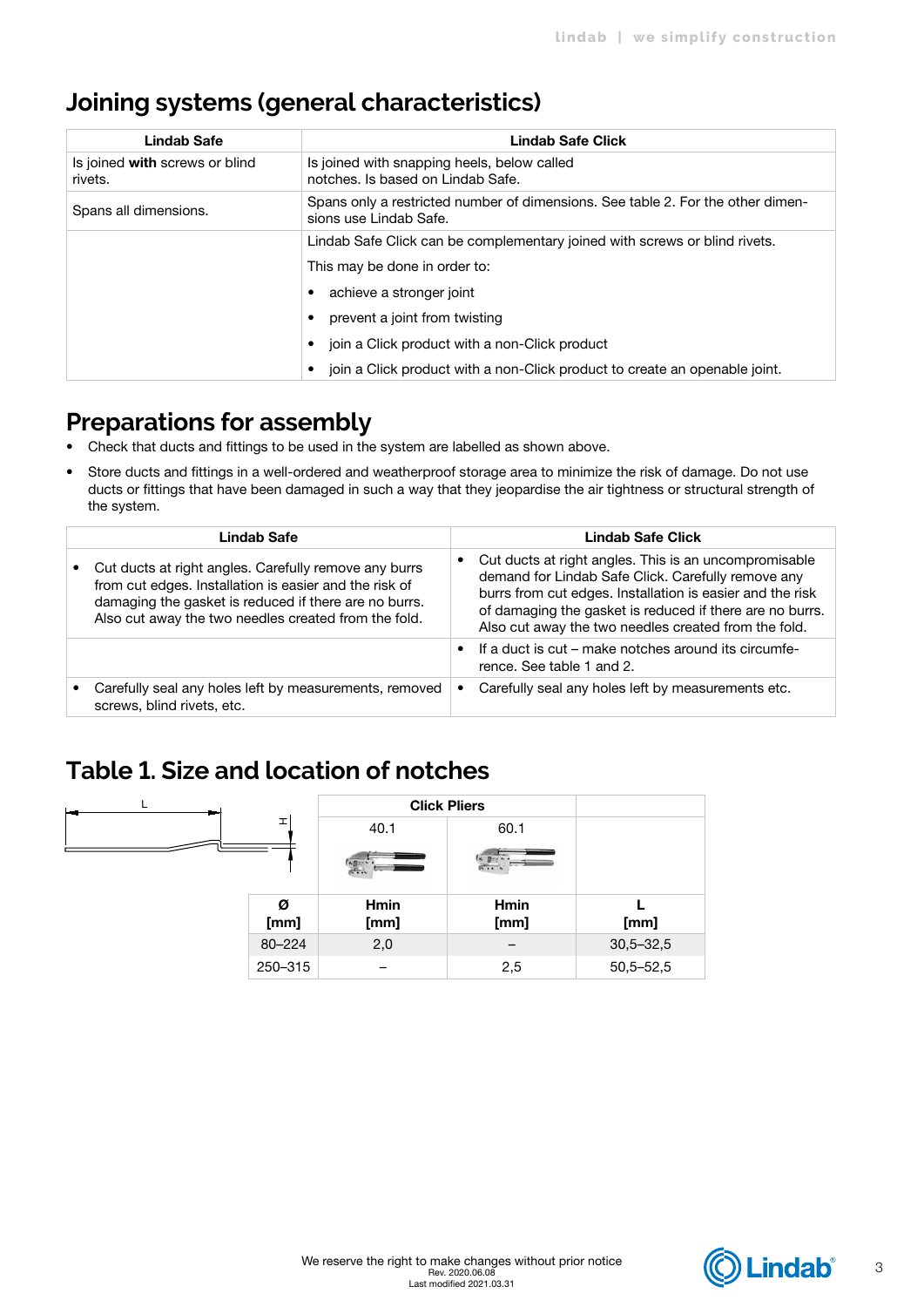### **Table 2. Number of fasteners and notches**

|            | <b>Lindab Safe</b>                                                                                                                                                        |                                                                                                                                                                                                                                    | <b>Lindab Safe Click</b> |
|------------|---------------------------------------------------------------------------------------------------------------------------------------------------------------------------|------------------------------------------------------------------------------------------------------------------------------------------------------------------------------------------------------------------------------------|--------------------------|
|            |                                                                                                                                                                           |                                                                                                                                                                                                                                    | <b>Click Pliers</b>      |
|            |                                                                                                                                                                           | 40.1                                                                                                                                                                                                                               | 60.1                     |
| Ø<br>[mm]  | Minimum number of <b>faste-</b><br>ners required to achieve<br>sufficient strength.                                                                                       |                                                                                                                                                                                                                                    |                          |
| 63         | 2                                                                                                                                                                         |                                                                                                                                                                                                                                    |                          |
| $80 - 112$ | $\overline{c}$                                                                                                                                                            | $\overline{2}$                                                                                                                                                                                                                     |                          |
| 125-160    | 3                                                                                                                                                                         | $\overline{4}$                                                                                                                                                                                                                     |                          |
| 180-224    | 3                                                                                                                                                                         | 4                                                                                                                                                                                                                                  |                          |
| 250-315    | 4                                                                                                                                                                         |                                                                                                                                                                                                                                    | $\overline{4}$           |
| 355-630    | 4                                                                                                                                                                         |                                                                                                                                                                                                                                    |                          |
| 710-1250   | 6                                                                                                                                                                         |                                                                                                                                                                                                                                    |                          |
| 1400-1600  | 10                                                                                                                                                                        |                                                                                                                                                                                                                                    |                          |
|            | Depending on the means of<br>suspension, a larger number<br>of fasteners than this may<br>be required to achieve suf-<br>ficient structural strength of<br>a duct system. | Depending on the means of suspension, a larger number<br>of notches than this may be required to achieve sufficient<br>structural strength of a duct system. A greater number of<br>notches makes it harder to assemble the parts. |                          |



### **Correct sizes of fasteners**

Recommended length and diameter presented in the table below.

|            |                | <b>Screw</b>            |                | <b>Blind rivet</b>      |
|------------|----------------|-------------------------|----------------|-------------------------|
| <b>Dim</b> | Lenght<br>[mm] | <b>Diameter</b><br>[mm] | Lenght<br>[mm] | <b>Diameter</b><br>[mm] |
| 63-250     | 9,5            | 4,2                     | 8              | 3,2                     |
| 250-630    | 13             | 4,2                     | 9,5            |                         |
| 710-1250   | 13             | 4,2                     | 9,5            | 4,8                     |
| 1400-1600  | 16             | 4,8                     | 9,5            | 4,8                     |

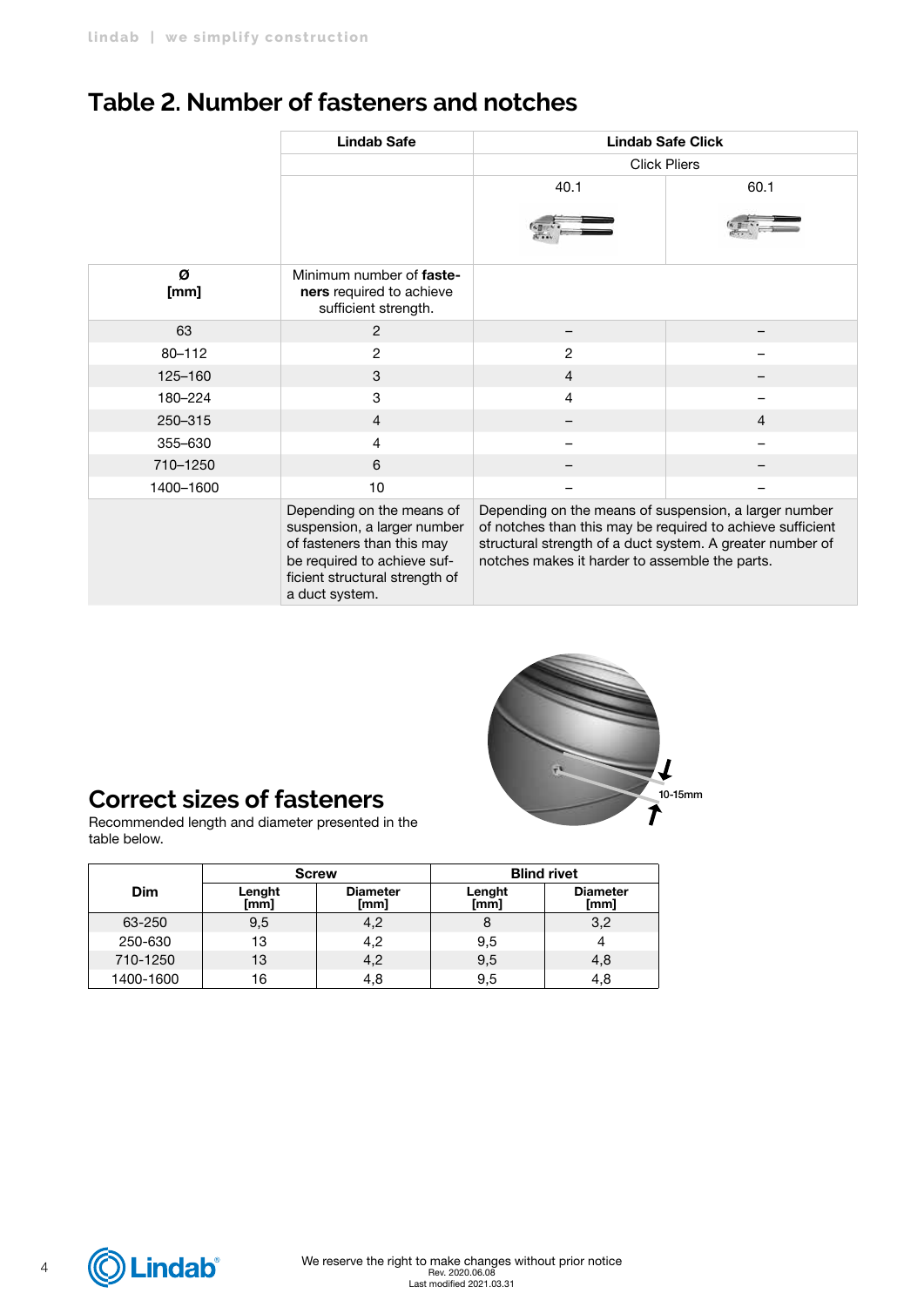## **Assembly**

| Lindab Safe |                                                                                                                                                                                              |   | Lindab Safe Click                                                                                                                                                                              |
|-------------|----------------------------------------------------------------------------------------------------------------------------------------------------------------------------------------------|---|------------------------------------------------------------------------------------------------------------------------------------------------------------------------------------------------|
|             | Insert the fitting's turned-over edge into the duct.                                                                                                                                         | ٦ | Insert the fitting's turned-over edge into the duct.                                                                                                                                           |
| 2           | Check that the gasket's first lip is in contact with the<br>duct's edge all the way around and points straight out<br>so that the lip is not twisted in any direction.                       | 2 | Check that the gasket's first lip is in contact with the<br>duct's edge all the way around and points straight out<br>so that the lip is not twisted in any direction.                         |
| 3           | Push the rest of the fitting into the duct. Twisting the<br>fitting slightly aids insertion.                                                                                                 | 3 | Push the first part of the fitting into the duct to just<br>before the notches. Twisting the fitting slightly aids<br>insertion.                                                               |
| 4           | Secure the fitting in the duct using self-tapping screws<br>or airtight blind rivets. NOTE! Use only the types allo-<br>wed by Lindab when going for tightness class C or D.<br>See table 3. | 4 | Push the rest of the fitting into the duct and over the<br>notches. Bend the fitting or duct back and forward<br>slightly in order not to pass all notches at the same time<br>aids insertion. |
| 5           | Fasteners should be positioned 10–15 mm from the<br>duct's end to prevent damage to the gasket.                                                                                              | 5 | The fitting is secured to the duct when the fitting's end<br>has snapped behind all the notches.                                                                                               |
| 6           | Always position fasteners at the present largest radial<br>gap between fitting and duct. Be sure to achieve an<br>even distribution around the circumference.                                | 6 | After assembly it's possible to rotate the fitting.                                                                                                                                            |







### Lindab Safe Lindab Safe Click





3











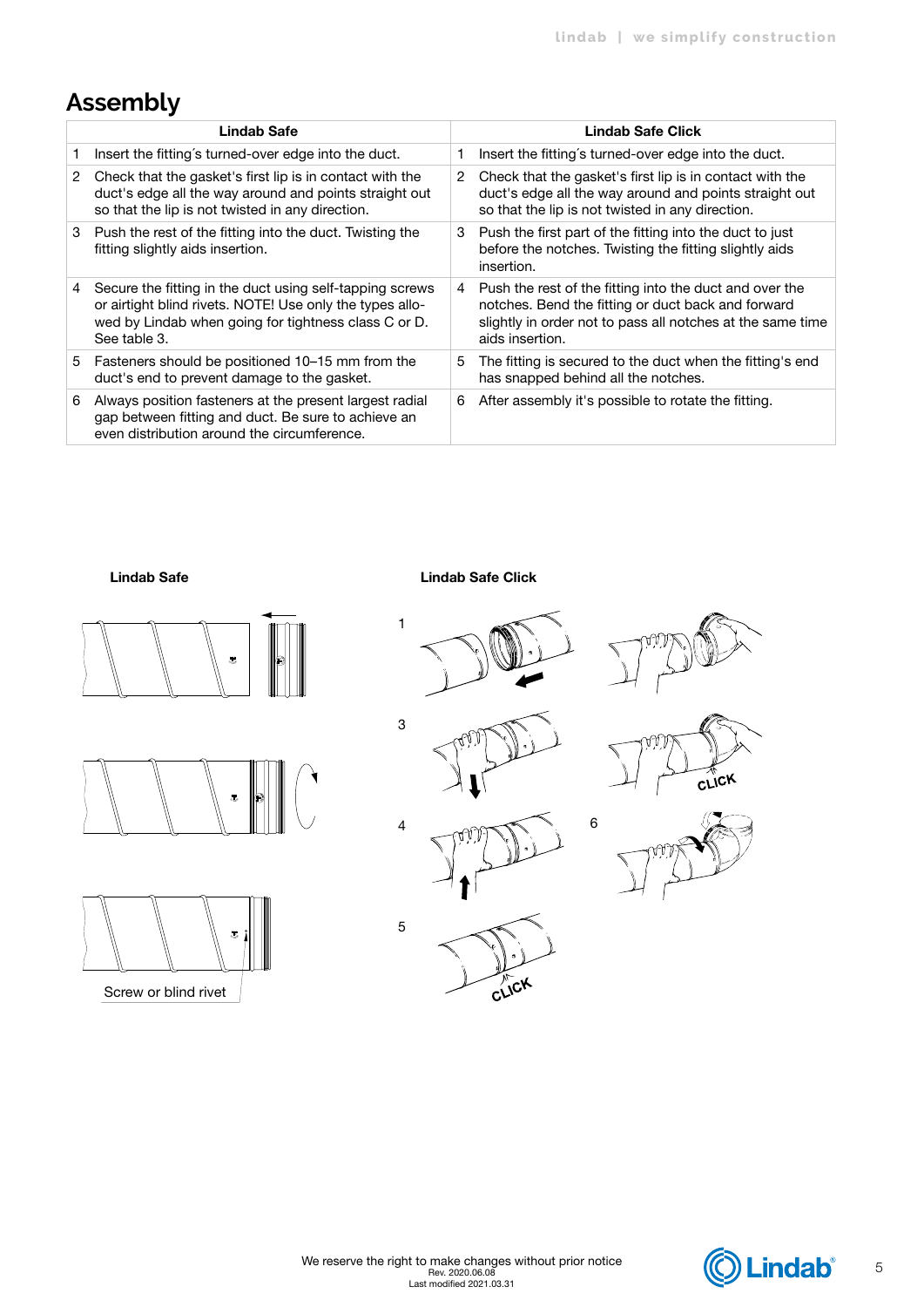### **Table 3. Allowed and banned screws and blind rivets**

| Screw with sharp tip<br>Very tight<br>٠<br>Strong since it forms a collar in<br>the thin sheet metal                            | <b>Allowed by Lindab</b> |
|---------------------------------------------------------------------------------------------------------------------------------|--------------------------|
| Screw with reduced drill tip<br>Very tight<br>٠<br>Strong since it only drills off a<br>٠<br>small part of the thin sheet metal | <b>Allowed by Lindab</b> |
| Screw with drill tip<br>Not tight<br>$\bullet$<br>Weak since it drills off a big part<br>of the thin sheet metal                | <b>Banned by Lindab</b>  |
| Pressure-tight blind rivet<br>Very tight<br>Strong<br>Very laborious to install                                                 | <b>Allowed by Lindab</b> |
| <b>Blind rivet</b><br>Not tight if the inner splint falls out<br>Strong<br>Laborious to install                                 | <b>Banned by Lindab</b>  |

### **Hints!**

Turning and bending the fitting slightly as you insert it into the duct aids assembly and removal.

If ducts and fittings are round, assembly is much easier. Lindab has placed high demands on roundness during the design and production stages, but large heavy fittings in particular have a tendency to be slightly oval because of their weight. These often become round when suspended, which is why you should use the brackets to make the components round and in this way simplify assembly.

Carefully tapping the surface of the duct with your hand normally makes assembly a lot easier, as it reduces the friction between duct and fitting, and the fitting tries to move to the right side if there are burrs and irregularities.

When cutting, be sure to remove burrs properly. Also cut away the two needles created from the fold.

For larger dimensions, Lindab has moved the gasket away from the edge, which makes assembly much easier.

If you have to reinstall a product, take care to seal old holes from screws or blind rivets which can cause leaks and noise.

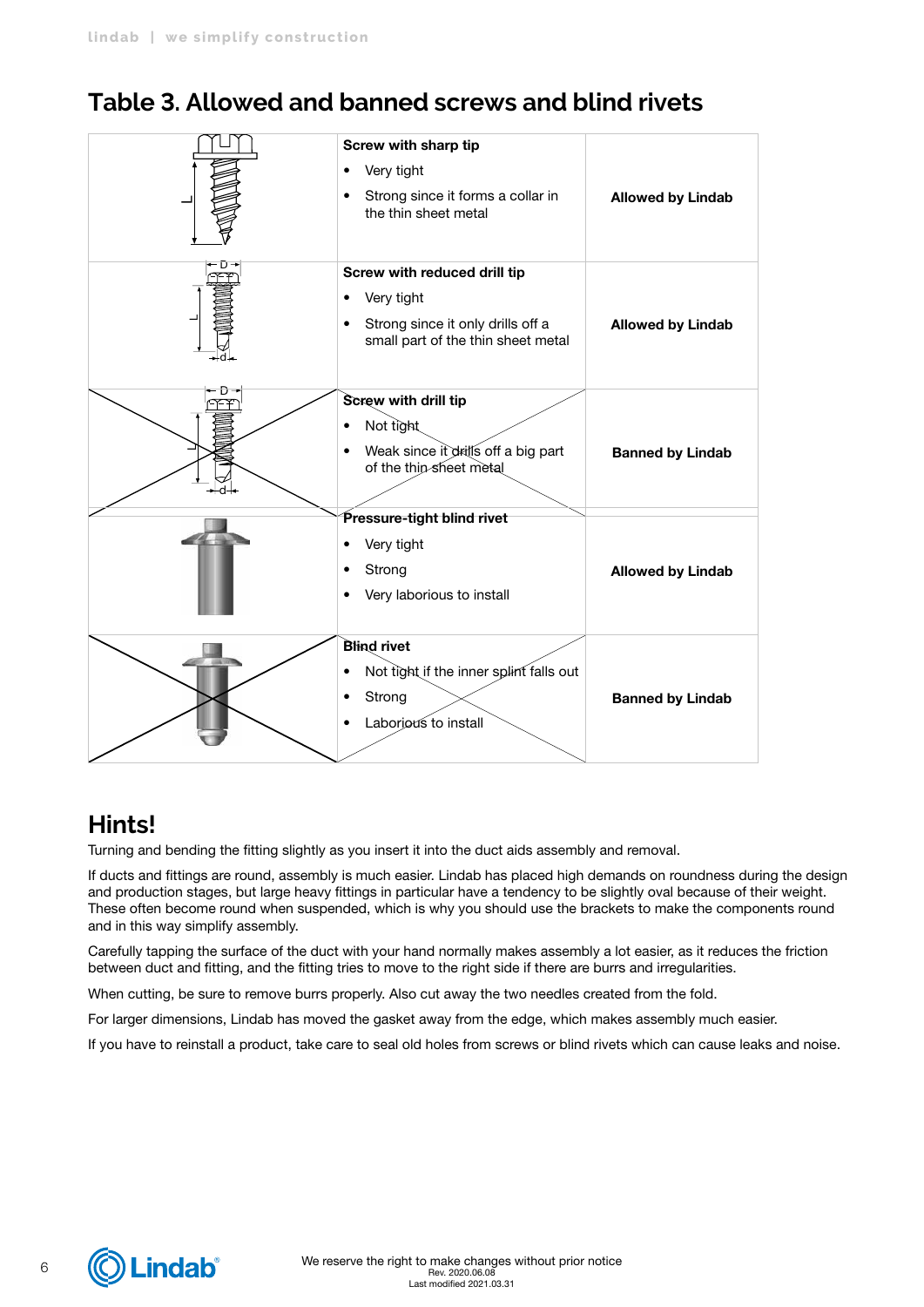### **Products with special seals**

Some fittings, such as the collar saddle PSU, T-pieces TSTCU, TSTU and take-offs ILRU, ILU, ILF, have one more connection than Lindab Safe or Lindab Safe Click. This connection must be sealed so that they definitely meet the requirements for air-tightness class C or D. Sealing material used must be durable and permanently elastic.

### **Products without Click**

Some fittings, such as the slide-in female coupling SMFU, the end caps EPF and ESU and of course the cleaning covers EPFH, ESHU, KCU and KCIVU, do not have any Click function in order to make them easier to remove.

### **Use of products other than Lindab Safe or Lindab Safe Click**

Products that do not formally fulfil the requirements for air tightness class C or D may only be used to a small extent. If such items are used, they must be carefully checked with regard to seal design and strength. They must be sealed so that they definitely meet the requirements for air-tightness class C or D. Sealing material used must be durable and permanently elastic.

| To join parts temporarily to check if length of duct or system run is all right.                                                     |                                                                                                                                                                                                                                                                                                                                                                                                                                                                            |  |
|--------------------------------------------------------------------------------------------------------------------------------------|----------------------------------------------------------------------------------------------------------------------------------------------------------------------------------------------------------------------------------------------------------------------------------------------------------------------------------------------------------------------------------------------------------------------------------------------------------------------------|--|
| <b>Lindab Safe</b>                                                                                                                   | Lindab Safe Click                                                                                                                                                                                                                                                                                                                                                                                                                                                          |  |
| Solution:                                                                                                                            | Solution 1:                                                                                                                                                                                                                                                                                                                                                                                                                                                                |  |
| Join together to check.<br>2 Then take apart – and cut if necessary the duct length.<br>3 Join together with screws or blind rivets. | Use a duct without notches in the end/ends.<br>2 Join together to check.<br>Then take apart – and cut if necessary the duct length.<br>З<br>Make notches in the duct.<br>5 Click-join together.<br>Solution 2:<br>1 Use a duct with notches in the end/ends.<br>2 Join together to check – but don't join the parts comple-<br>tely so they click together.<br>3 Then take apart – and cut if necessary the duct length<br>and make new notches.<br>4 Click-join together. |  |

Lindab Safe Click



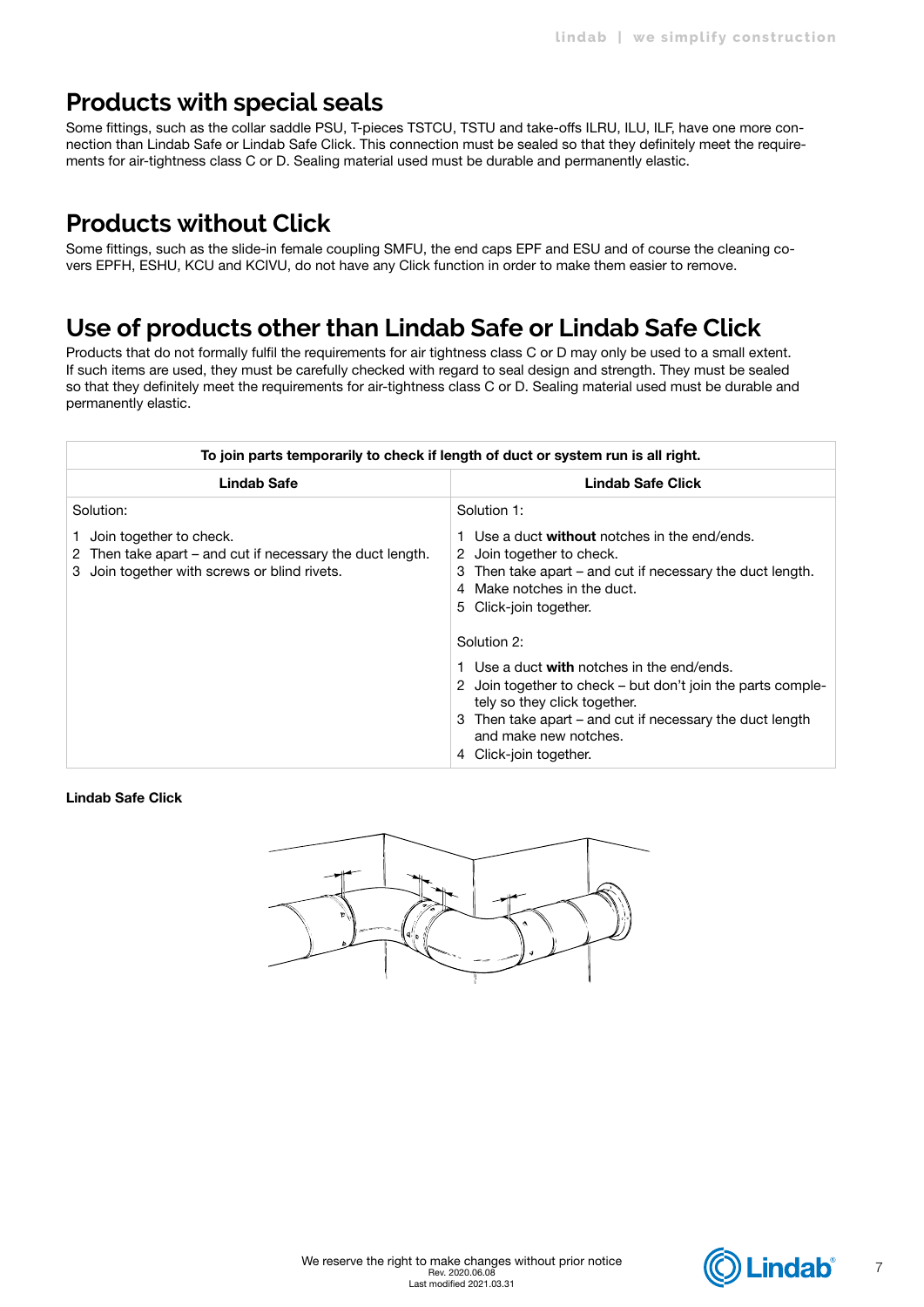| To lengthwise adjust joined products instead of cutting the duct.                                                                                    |                                                                                                                                                      |  |
|------------------------------------------------------------------------------------------------------------------------------------------------------|------------------------------------------------------------------------------------------------------------------------------------------------------|--|
| Lindab Safe                                                                                                                                          | Lindab Safe Click                                                                                                                                    |  |
| Solution:                                                                                                                                            | Solution:                                                                                                                                            |  |
| Use products with sliding property. E.g. slide-in coupling<br>SNPU or slide-in female coupling SMFU.<br>2 Join together with screws or blind rivets. | Use products with sliding property. E.g. slide-in coupling<br>SNPU or slide-in female coupling SMFU.<br>2 Join together with screws or blind rivets. |  |





Corners out of angle and curved walls

In situations where the mounting must be locked, e.g. when a bend is mounted to a duct and it twists downwards the floor. Mount the first hanger and mount the bend, then lock the joint with a screw or blind rivet.



Mount the next piece of duct at an angle, but make sure that the rubber sealant is not visible. Put screws or blind rivets where the notches have not clicked in position.









Mount the hangers in a straight line and as close to every joint as possible. Fix with an extra screw when needed for extra stability.

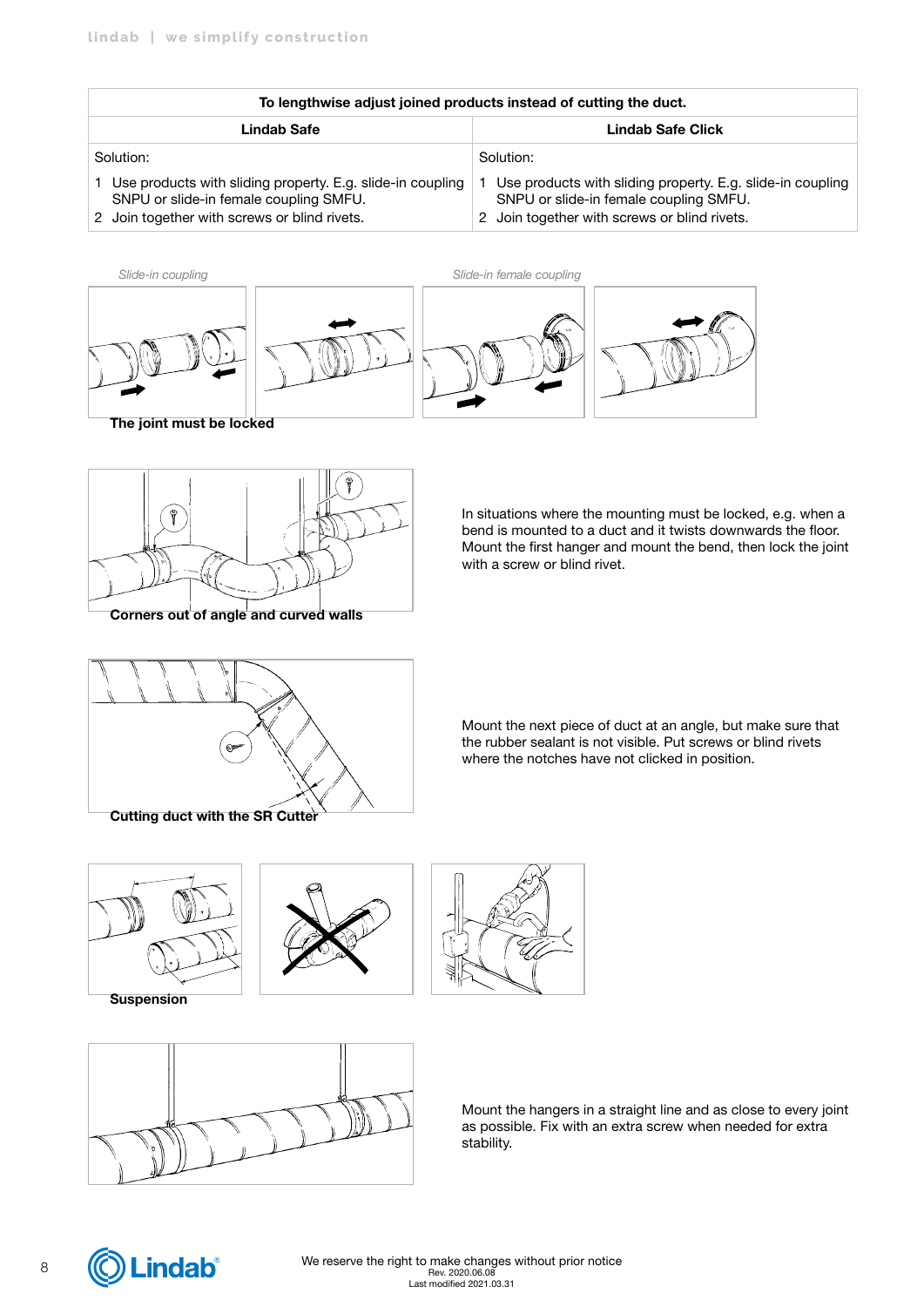## **Dismantling**

| To separate joined products.                                                                                                                                                                                         |                                                                                                                                                                                                                                                                                                                                                                                                              |  |  |
|----------------------------------------------------------------------------------------------------------------------------------------------------------------------------------------------------------------------|--------------------------------------------------------------------------------------------------------------------------------------------------------------------------------------------------------------------------------------------------------------------------------------------------------------------------------------------------------------------------------------------------------------|--|--|
| Lindab Safe                                                                                                                                                                                                          | Lindab Safe Click                                                                                                                                                                                                                                                                                                                                                                                            |  |  |
| Solution:                                                                                                                                                                                                            | Solution:                                                                                                                                                                                                                                                                                                                                                                                                    |  |  |
| 1 Unscrew the screws or drill away the blind rivets.<br>2 Twist the product loose.<br>The fitting will now have leaking holes but can be reused<br>3<br>if these holes are carefully sealed off with mastic or tape. | Drill a 5 mm hole in the duct 4 mm behind the notch with<br>the drill angled backward and<br>2 turn in the same moment the drill back so the fitting and<br>duct are separated somewhat from each other. With the<br>right technique the fitting remains<br>undamaged and can be reused.<br>3 Repeat if necessary at more notches.<br>4 Twist the product loose.<br>5 Cut away the drilled through duct end. |  |  |

#### Lindab Safe Click